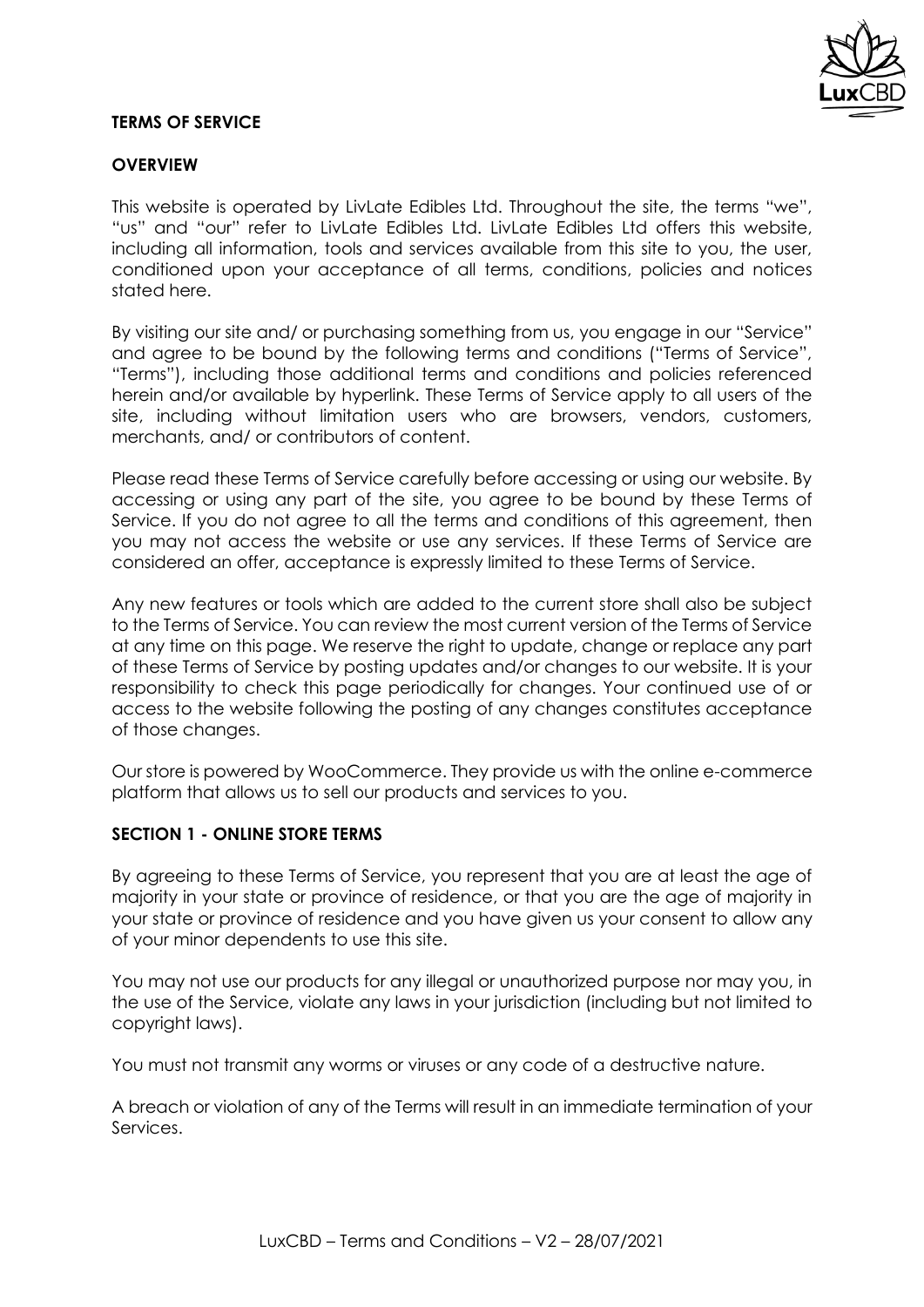

## **SECTION 2 - GENERAL CONDITIONS**

We reserve the right to refuse service to anyone for any reason at any time.

You understand that your content (not including credit card information), may be transferred unencrypted and involve (a) transmissions over various networks; and (b) changes to conform and adapt to technical requirements of connecting networks or devices. Credit card information is always encrypted during transfer over networks.

You agree not to reproduce, duplicate, copy, sell, resell or exploit any portion of the Service, use of the Service, or access to the Service or any contact on the website through which the service is provided, without express written permission by us.

The headings used in this agreement are included for convenience only and will not limit or otherwise affect these Terms.

## **SECTION 3 - ACCURACY, COMPLETENESS AND TIMELINESS OF INFORMATION**

We are not responsible if information made available on this site is not accurate, complete or current. The material on this site is provided for general information only and should not be relied upon or used as the sole basis for making decisions without consulting primary, more accurate, more complete or more timely sources of information. Any reliance on the material on this site is at your own risk.

This site may contain certain historical information. Historical information, necessarily, is not current and is provided for your reference only. We reserve the right to modify the contents of this site at any time, but we have no obligation to update any information on our site. You agree that it is your responsibility to monitor changes to our site.

## **SECTION 4 - MODIFICATIONS TO THE SERVICE AND PRICES**

Prices for our products are subject to change without notice.

We reserve the right at any time to modify or discontinue the Service (or any part or content thereof) without notice at any time.

We shall not be liable to you or to any third-party for any modification, price change, suspension or discontinuance of the Service.

#### **SECTION 5 - PRODUCTS OR SERVICES (if applicable)**

Certain products or services may be available exclusively online through the website. These products or services may have limited quantities and are subject to return or exchange only according to our Return Policy.

We have made every effort to display as accurately as possible the colors and images of our products that appear at the store. We cannot guarantee that your computer monitor's display of any color will be accurate.

We reserve the right, but are not obligated, to limit the sales of our products or Services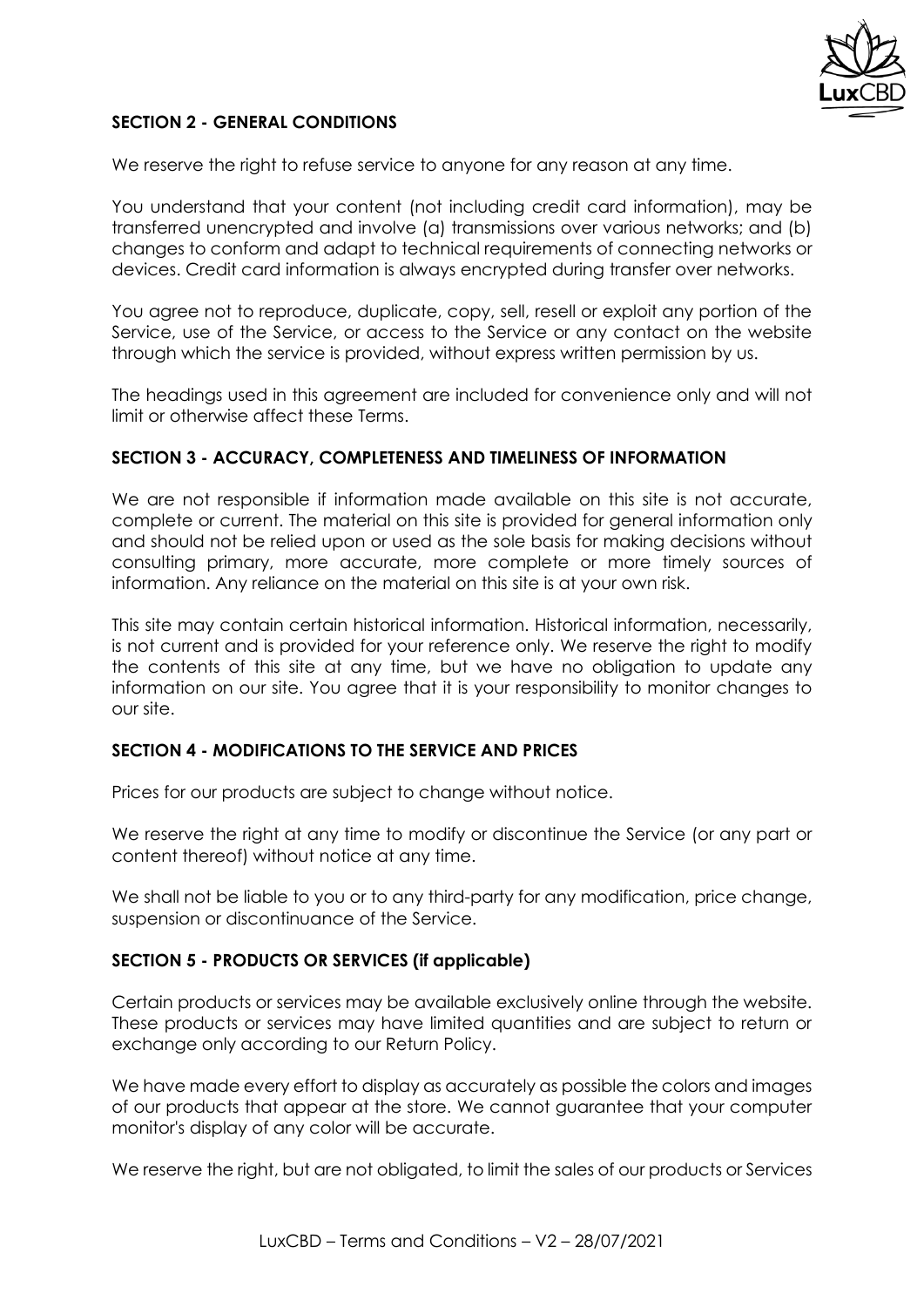

to any person, geographic region or jurisdiction. We may exercise this right on a caseby-case basis. We reserve the right to limit the quantities of any products or services that we offer. All descriptions of products or product pricing are subject to change at any time without notice, at the sole discretion of us. We reserve the right to discontinue any product at any time. Any offer for any product or service made on this site is void where prohibited.

We do not warrant that the quality of any products, services, information, or other material purchased or obtained by you will meet your expectations, or that any errors in the Service will be corrected.

### **SECTION 6 - ACCURACY OF BILLING AND ACCOUNT INFORMATION**

We reserve the right to refuse any order you place with us. We may, in our sole discretion, limit or cancel quantities purchased per person, per household or per order. These restrictions may include orders placed by or under the same customer account, the same credit card, and/or orders that use the same billing and/or shipping address. In the event that we make a change to or cancel an order, we may attempt to notify you by contacting the e-mail and/or billing address/phone number provided at the time the order was made. We reserve the right to limit or prohibit orders that, in our sole judgment, appear to be placed by dealers, resellers or distributors.

You agree to provide current, complete and accurate purchase and account information for all purchases made at our store. You agree to promptly update your account and other information, including your email address and credit card numbers and expiration dates, so that we can complete your transactions and contact you as needed. For more detail, please review our Returns Policy, available on our website thisisluxcbd.com.

## **SECTION 7 - OPTIONAL TOOLS**

We may provide you with access to third-party tools over which we neither monitor nor have any control nor input. This may include but is not limited to such services as live chat or order tracking.

You acknowledge and agree that we provide access to such tools "as is" and "as available" without any warranties, representations or conditions of any kind and without any endorsement. We shall have no liability whatsoever arising from or relating to your use of optional third-party tools.

Any use by you of optional tools offered through the site is entirely at your own risk and discretion and you should ensure that you are familiar with and approve of the terms on which tools are provided by the relevant third-party provider(s).

We may also, in the future, offer new services and/or features through the website (including, the release of new tools and resources). Such new features and/or services shall also be subject to these Terms of Service.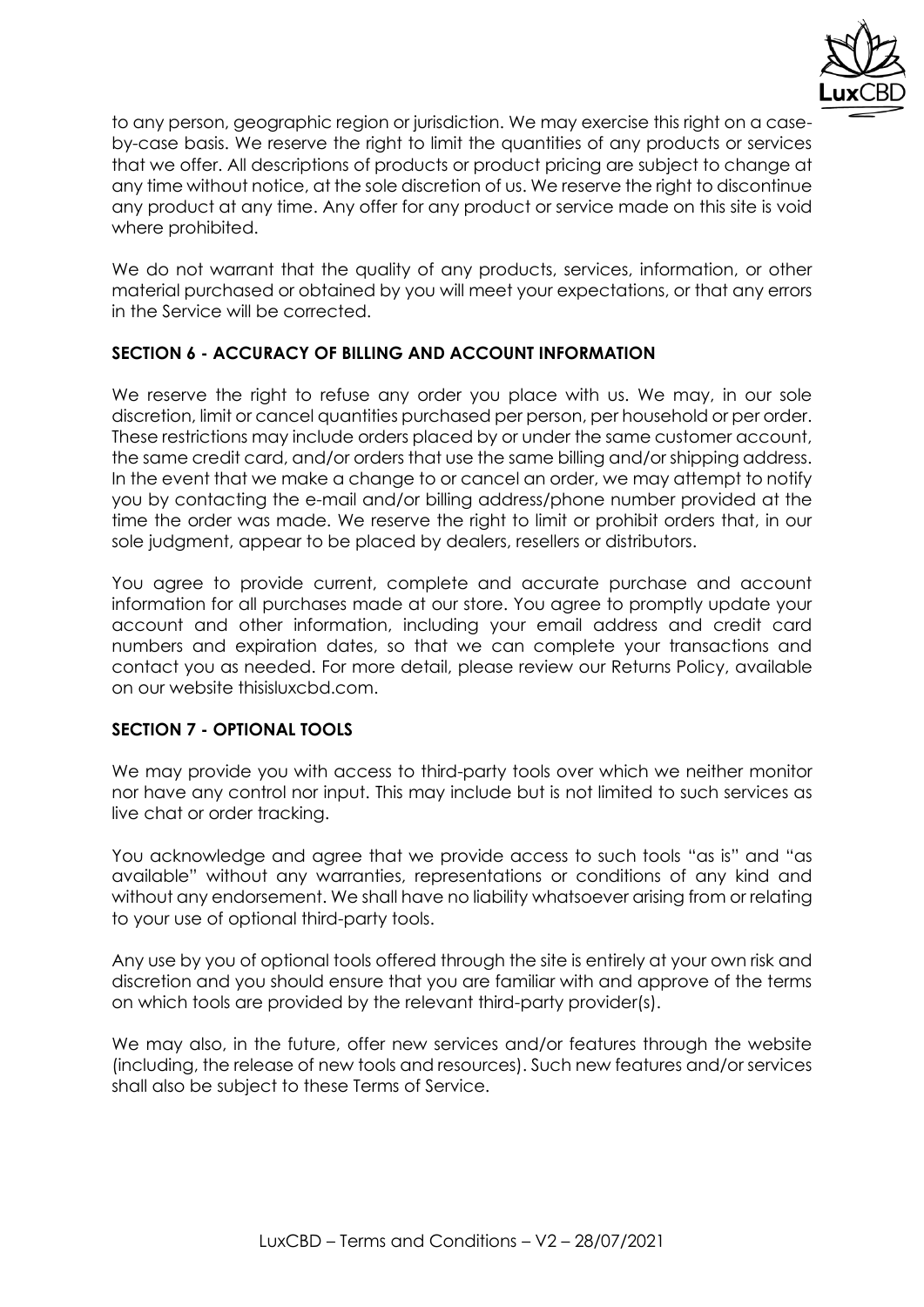

### **SECTION 8 - THIRD-PARTY LINKS**

Certain content, products and services available via our Service may include materials from third-parties.

Third-party links on this site may direct you to third-party websites that are not affiliated with us. We are not responsible for examining or evaluating the content or accuracy and we do not warrant and will not have any liability or responsibility for any thirdparty materials or websites, or for any other materials, products, or services of thirdparties.

We are not liable for any harm or damages related to the purchase or use of goods, services, resources, content, or any other transactions made in connection with any third-party websites. Please review carefully the third- party's policies and practices and make sure you understand them before you engage in any transaction. Complaints, claims, concerns, or questions regarding third-party products should be directed to the third-party.

#### **SECTION 9 - USER COMMENTS, FEEDBACK AND OTHER SUBMISSIONS**

If, at our request, you send certain specific submissions (for example contest entries) or without a request from us you send creative ideas, suggestions, proposals, plans, or other materials, whether online, by email, by postal mail, or otherwise (collectively, 'comments'), you agree that we may, at any time, without restriction, edit, copy, publish, distribute, translate and otherwise use in any medium any comments that you forward to us. We are and shall be under no obligation (1) to maintain any comments in confidence; (2) to pay compensation for any comments; or (3) to respond to any comments.

We may, but have no obligation to, monitor, edit or remove content that we determine in our sole discretion are unlawful, offensive, threatening, libelous, defamatory, pornographic, obscene or otherwise objectionable or violates any party's intellectual property or these Terms of Service.

You agree that your comments will not violate any right of any third-party, including copyright, trademark, privacy, personality or other personal or proprietary right. You further agree that your comments will not contain libelous or otherwise unlawful, abusive or obscene material, or contain any computer virus or other malware that could in any way affect the operation of the Service or any related website. You may not use a false e-mail address, pretend to be someone other than yourself, or otherwise mislead us or third-parties as to the origin of any comments. You are solely responsible for any comments you make and their accuracy. We take no responsibility and assume no liability for any comments posted by you or any third-party.

#### **SECTION 10 - PERSONAL INFORMATION**

Your submission of personal information through the store is governed by our Privacy Policy. For more detail, please review our Privacy Policy, available on our website thisisluxcbd.com.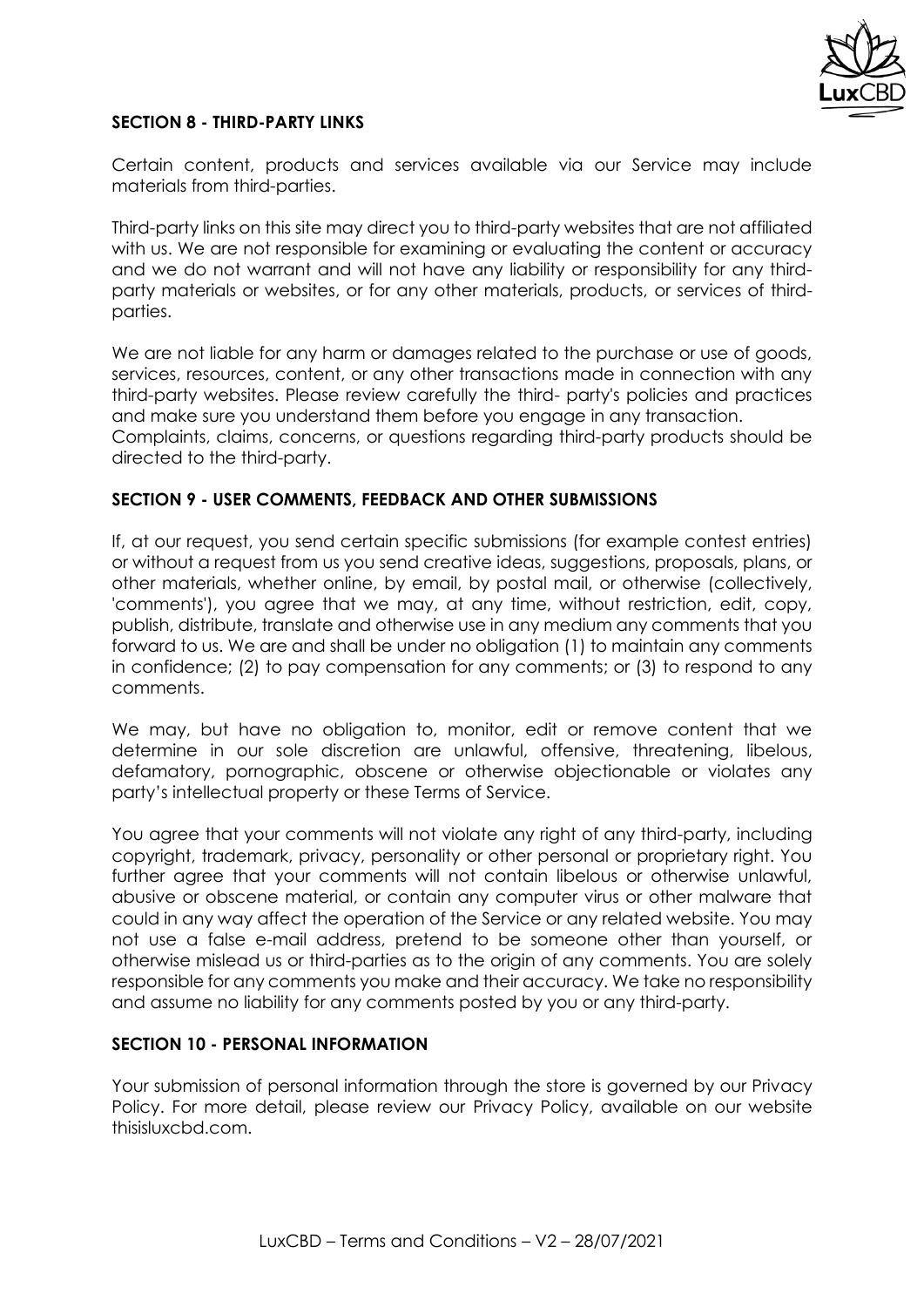

## **SECTION 11 - ERRORS, INACCURACIES AND OMISSIONS**

Occasionally there may be information on our site or in the Service that contains typographical errors, inaccuracies or omissions that may relate to product descriptions, pricing, promotions, offers, product shipping charges, transit times and availability. We reserve the right to correct any errors, inaccuracies or omissions, and to change or update information or cancel orders if any information in the Service or on any related website is inaccurate at any time without prior notice (including after you have submitted your order).

We undertake no obligation to update, amend or clarify information in the Service or on any related website, including without limitation, pricing information, except as required by law. No specified update or refresh date applied in the Service or on any related website, should be taken to indicate that all information in the Service or on any related website has been modified or updated.

# **SECTION 12 - PROHIBITED USES**

In addition to other prohibitions as set forth in the Terms of Service, you are prohibited from using the site or its content: (a) for any unlawful purpose; (b) to solicit others to perform or participate in any unlawful acts; (c) to violate any international, federal, provincial or state regulations, rules, laws, or local ordinances; (d) to infringe upon or violate our intellectual property rights or the intellectual property rights of others; (e) to harass, abuse, insult, harm, defame, slander, disparage, intimidate, or discriminate based on gender, sexual orientation, religion, ethnicity, race, age, national origin, or disability; (f) to submit false or misleading information; (g) to upload or transmit viruses or any other type of malicious code that will or may be used in any way that will affect the functionality or operation of the Service or of any related website, other websites, or the Internet; (h) to collect or track the personal information of others; (i) to spam, phish, pharm, pretext, spider, crawl, or scrape; (j) for any obscene or immoral purpose; or (k) to interfere with or circumvent the security features of the Service or any related website, other websites, or the Internet. We reserve the right to terminate your use of the Service or any related website for violating any of the prohibited uses.

## **SECTION 13 - DISCLAIMER OF WARRANTIES; LIMITATION OF LIABILITY**

We do not guarantee, represent or warrant that your use of our service will be uninterrupted, timely, secure or error-free. We do not warrant that the results that may be obtained from the use of the service will be accurate or reliable.

You agree that from time to time we may remove the service for indefinite periods of time or cancel the service at any time, without notice to you.

You expressly agree that your use of, or inability to use, the service is at your sole risk. The service and all products and services delivered to you through the service are (except as expressly stated by us) provided 'as is' and 'as available' for your use, without any representation, warranties or conditions of any kind, either express or implied, including all implied warranties or conditions of merchantability, merchantable quality, fitness for a particular purpose, durability, title, and noninfringement.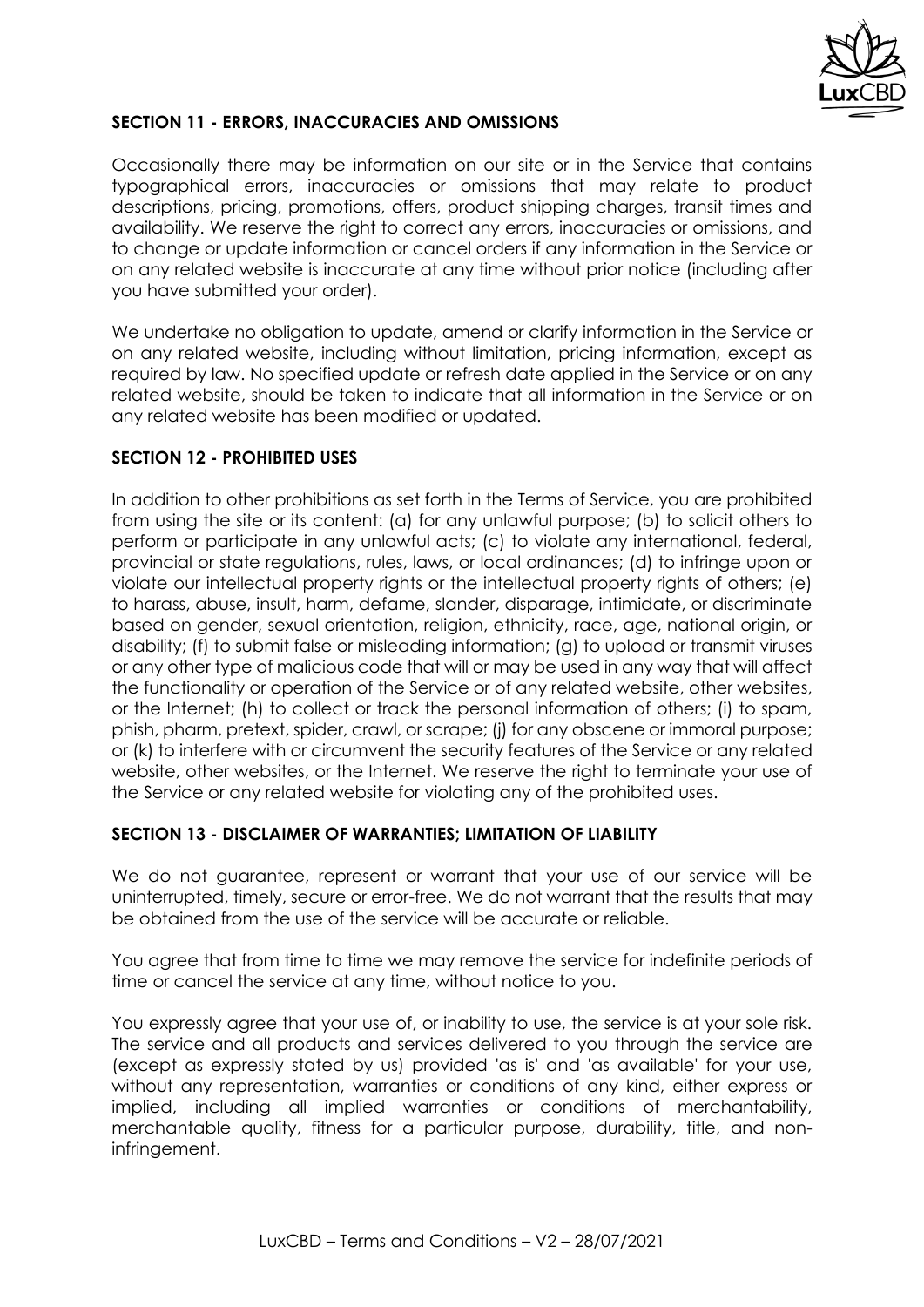

In no case shall LivLate Edibles Ltd, our directors, officers, employees, affiliates, agents, contractors, interns, suppliers, service providers or licensors be liable for any injury, loss, claim, or any direct, indirect, incidental, punitive, special, or consequential damages of any kind, including, without limitation lost profits, lost revenue, lost savings, loss of data, replacement costs, or any similar damages, whether based in contract, tort (including negligence), strict liability or otherwise, arising from your use of any of the service or any products procured using the service, or for any other claim related in any way to your use of the service or any product, including, but not limited to, any errors or omissions in any content, or any loss or damage of any kind incurred as a result of the use of the service or any content (or product) posted, transmitted, or otherwise made available via the service, even if advised of their possibility. Because some states or jurisdictions do not allow the exclusion or the limitation of liability for consequential or incidental damages, in such states or jurisdictions, our liability shall be limited to the maximum extent permitted by law.

# **SECTION 14 - INDEMNIFICATION**

You agree to indemnify, defend and hold harmless LivLate Edibles Ltd and our parent, subsidiaries, affiliates, partners, officers, directors, agents, contractors, licensors, service providers, subcontractors, suppliers, interns and employees, harmless from any claim or demand, including reasonable attorneys' fees, made by any third-party due to or arising out of your breach of these Terms of Service or the documents they incorporate by reference, or your violation of any law or the rights of a third-party.

## **SECTION 15 - SEVERABILITY**

In the event that any provision of these Terms of Service is determined to be unlawful, void or unenforceable, such provision shall nonetheless be enforceable to the fullest extent permitted by applicable law, and the unenforceable portion shall be deemed to be severed from these Terms of Service, such determination shall not affect the validity and enforceability of any other remaining provisions.

## **SECTION 16 - TERMINATION**

The obligations and liabilities of the parties incurred prior to the termination date shall survive the termination of this agreement for all purposes.

These Terms of Service are effective unless and until terminated by either you or us. You may terminate these Terms of Service at any time by notifying us that you no longer wish to use our Services, or when you cease using our site.

If in our sole judgment you fail, or we suspect that you have failed, to comply with any term or provision of these Terms of Service, we also may terminate this agreement at any time without notice and you will remain liable for all amounts due up to and including the date of termination; and/or accordingly may deny you access to our Services (or any part thereof).